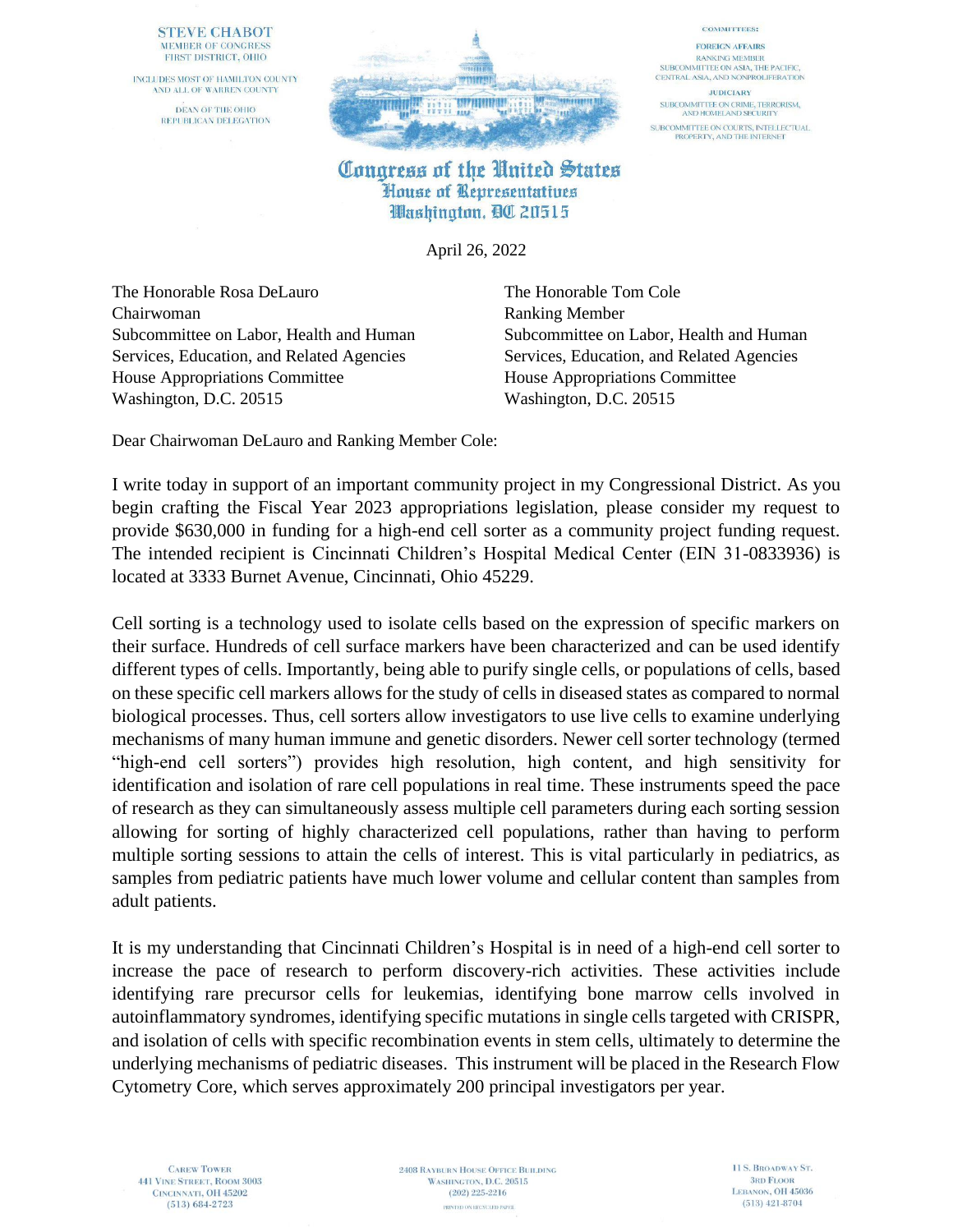As you continue to assess appropriations requests, I ask that you give every consideration of this community project in my Congressional District which will improve public health in Cincinnati and the region. Thank you for your consideration of this important request.

Sincerely,

 $\mathcal{L}_{\text{label}}$ 

Steve Chabot (OH-01) MEMBER OF CONGRESS